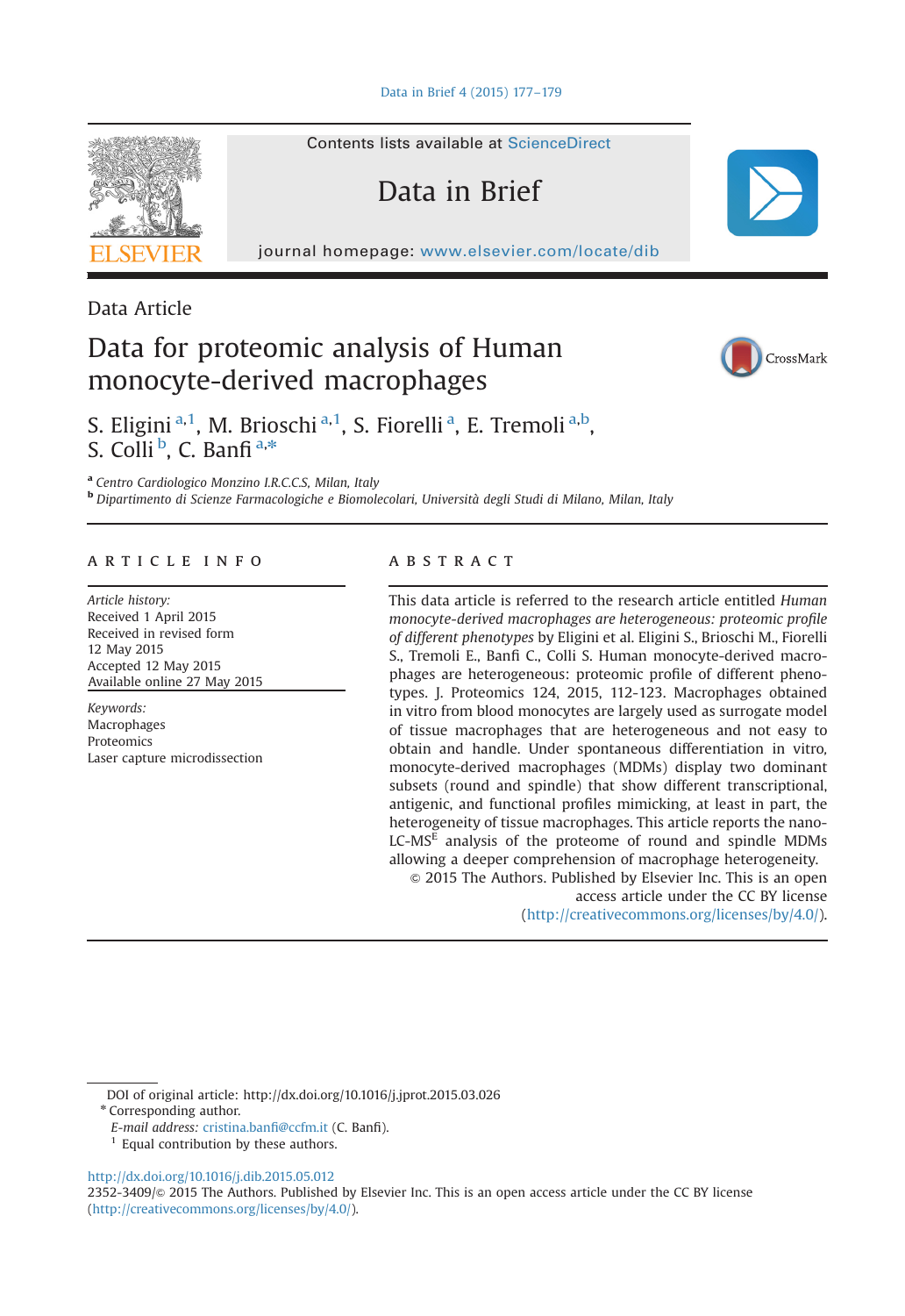| Specifications Table |  |
|----------------------|--|
|----------------------|--|

| Subject area                  | Biology                                                                                                                                                                                                                                                      |
|-------------------------------|--------------------------------------------------------------------------------------------------------------------------------------------------------------------------------------------------------------------------------------------------------------|
| More specific<br>subject area | Cellular proteomics                                                                                                                                                                                                                                          |
| Type of data                  | Excel files                                                                                                                                                                                                                                                  |
| How data was<br>acquired      | Experiments were performed by means of the hybrid quadrupole-time of flight mass spectrometer<br>SYNAPT-G1 (Waters Corporation, Milford, MA, USA) coupled to the nanoAQUITY UPLC system<br>(Waters Corporation, Milford, MA, USA).                           |
| Data format                   | Processed data                                                                                                                                                                                                                                               |
|                               | Experimental factors Human monocytes were spontaneously differentiated towards macrophages for 7 days in the<br>presence of autologous serum. Two dominant and distinct morphotypes (round and spindle) were<br>found to co-exist in the same culture plate. |
| Experimental<br>features      | Round or spindle MDMs were singly dissected by laser capture microdissection, digested with<br>trypsin, analysed by nano-LC-MS <sup>E</sup> and processed with PLGS 2.3 (Waters Corporation, Milford, MA,<br>$USA.$ )                                        |
| Data source location          | Milan, Italy                                                                                                                                                                                                                                                 |
| Data accessibility            | Data are provided with this article and referred to $[1]$                                                                                                                                                                                                    |

## Value of the data

- Mass spectrometry based analysis of human MDM morphotypes was performed with a minimal number of cells (6000 MDM/morphotypes) singly isolated by laser capture microdissection
- A total of 132 proteins were identified within the MDM proteomes using a label free MS-based proteomic approach
- Here we show data about the proteome that characterises the two dominant phenotypes of human MDMs generated by spontaneous differentiation from blood-derived monocytes

Data, experimental design, materials and methods

Human monocytes were isolated from healthy subjects and differentiated in vitro towards macrophages. Two dominant and distinct morphotypes (round and spindle) were found to co-exist in the same culture plate in an approximately ratio of 1:1. Round or spindle MDMs were singly isolated from cell culture dishes by laser capture microdissection (LCM) in order to analyse the distinct proteomic profiles. After trypsin digestion, their proteomes were analysed by a label free nano-LC-MS $^E$ analysis which allowed a qualitative and quantitative analysis of the proteins [\(Table S1](#page-2-0)) identified from 2261 and 2428 peptides ([Table S2](#page-2-0)) in round and spindle MDMs, respectively.

### 1. Materials and methods

# 1.1. Cell cultures

Human peripheral blood mononuclear cells were isolated from venous blood of healthy consenting volunteers, as described in [\[2\],](#page-2-0) and cultured over 7 days in Medium 199 (Lonza, EuroClone, Milan, Italy) supplemented with 10% autologous serum.

#### 1.2. Laser capture microdissection (LCM)

Air-fixed MDMs were singly microdissected with the laser microdissection system from PALM MicroLaser Technologies (Bernried, Germany), harvesting about 6000 cells for each morphotype in order to perform the proteomic analysis as previously described [\[3\].](#page-2-0) Briefly, after capture by the RoboPC's autocatapulting feature (UV-Energy 90–100 and UV-Focus 42), macrophages were catapulted directly into the cap of a 0.65 mL microcentrifuge tube. Approximately 6000 laser